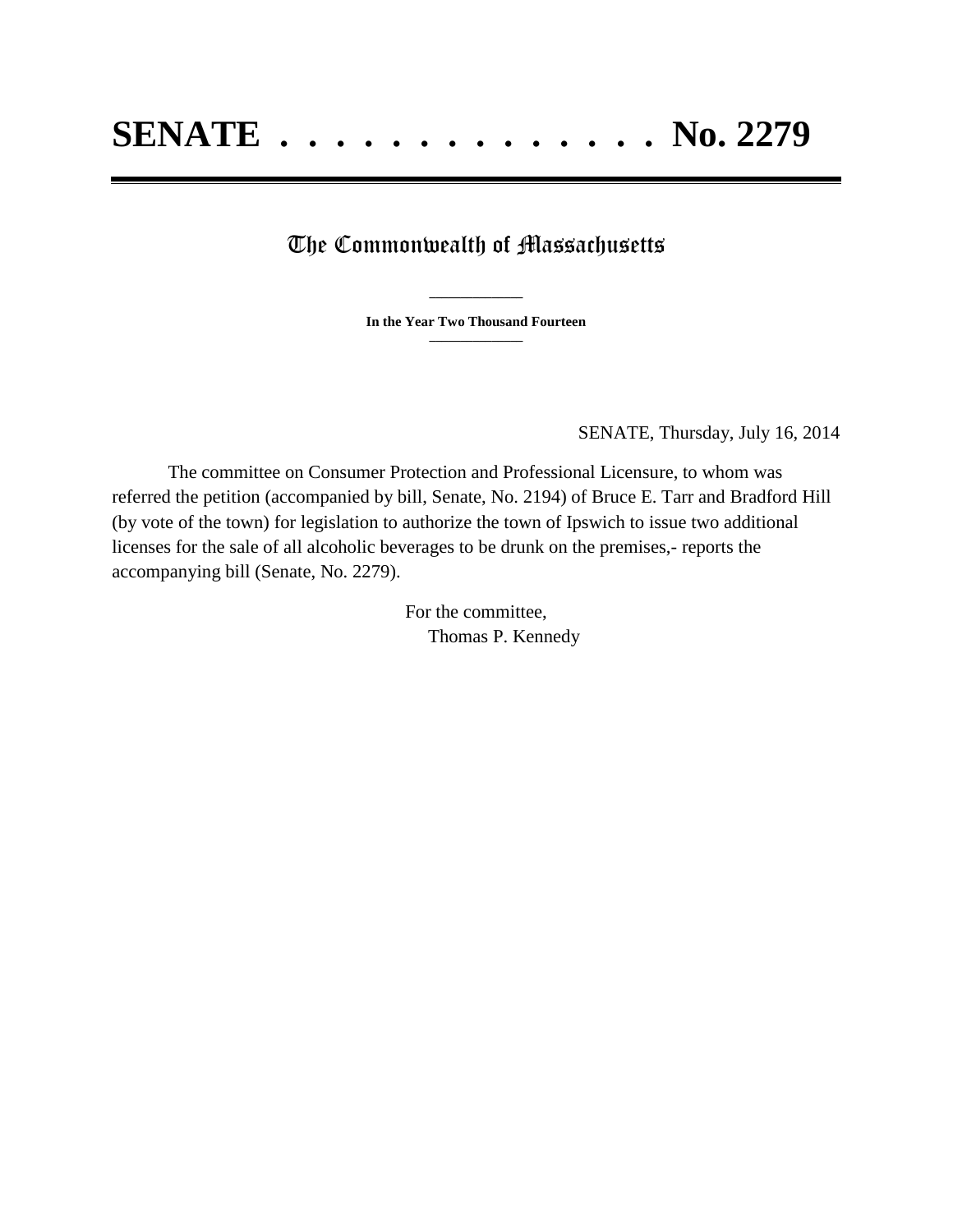## The Commonwealth of Massachusetts

**\_\_\_\_\_\_\_\_\_\_\_\_\_\_\_ In the Year Two Thousand Fourteen \_\_\_\_\_\_\_\_\_\_\_\_\_\_\_**

An Act authorizing the town of Ipswich to issue two additional licenses for the sale of all alcoholic beverages to be drunk on the premise.

*Be it enacted by the Senate and House of Representatives in General Court assembled, and by the authority of the same, as follows:*

| $\mathbf{1}$   | SECTION 1. Notwithstanding section 17 of chapter 138 of the General Laws, the                            |
|----------------|----------------------------------------------------------------------------------------------------------|
| 2              | licensing authority of the Town of Ipswich may issue 2 additional licenses for the sale of all           |
| 3              | alcoholic beverages to be drunk on the premises under section 12 of said chapter 138 to the              |
| $\overline{4}$ | establishments known as Bunz Burger, located at 20 Mitchell Road in the town of Ipswich and              |
| 5              | Christopher DeStefano, located at 5 Depot Square in the town of Ipswich, Massachusetts. The              |
| 6              | licenses shall be subject to all of said chapter 138 except said section 17.                             |
| 7              | The licensing authority shall not approve the transfer of the licenses to any other location,            |
| 8              | but it may grant the license to a new applicant at the same location if the applicant therefore files    |
| 9              | with the licensing authority a letter from the department of revenue and a letter from the               |
| 10             | department of unemployment assistance indicating that the license is in good standing with those         |
| 11             | entities and that all applicable taxes, fees, and contributions have been paid.                          |
| 12             | If the license granted under this act is cancelled, revoked or no longer in use at the                   |
| 13             | location of original issuance, it shall be returned physically, with all of the legal rights, privileges |